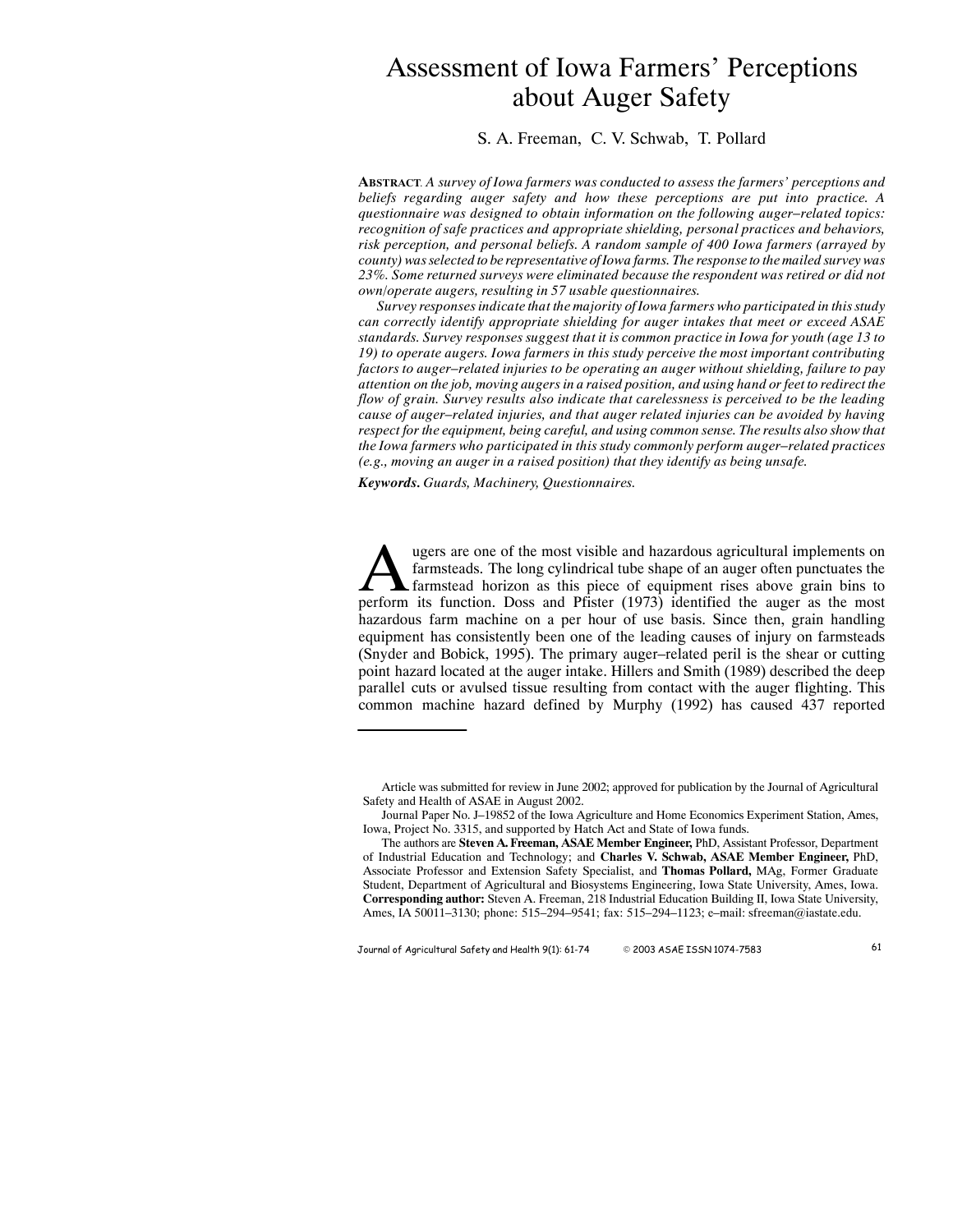auger–related injuries in Iowa during the five–year period 1993 to 1997 (Harlan, 1998).

Scientific studies (Doss and Pfister, 1973; Snyder and Bobick, 1995; Schwab et al., 2000) have identified augers as sources of injuries and as dangerous machinery. But do farmers know of these hazards or how personal practices and behaviors can jeopardize a person's safety? A person's perceptions of risk are not always accurate (Murphy, 1992). Aherin and Murphy (1987) identified three common misperceptions of risk: (1) to overestimate dangers attributed to infrequent causes, (2) to consider dramatic or sensational deaths as greater risk, and (3) to underestimate risk that is under the individual's control. Overend (1985) observed such human perception inaccuracies with highway safety issues. Inaccurate information about grain suffocation dangers by Iowa farmers and their families were encountered by Schwab et al. (1998). Incomplete or inaccurate information about potential agricultural hazards is not uncommon.

Murphy (1981) reported that safety attitudes and involvement in farm injuries were not statistically linked. The overall process of injury prevention argued by Murphy is more intricate than just creating or having a good farm safety attitude. A positive safety attitude does not always translate into safe behavior. Acknowledging safe behaviors around augers and following those behaviors are two different issues. The apparent disconnect between knowledge of dangerous situations and action to prevent injuries is explored by Elkind (1993). Elkind suggests that knowledge and information about agricultural hazards that alters attitudes is simply not enough to change behaviors. Many intervening variables such as economic, societal, and family dynamics exist that greatly influence behaviors with regard to personal safety in the agricultural environment.

Without understanding current knowledge levels, safety attitudes, personal beliefs, and practiced behaviors of farmers, an accurate understanding of Iowa's auger safety issues is impossible. An assessment of farmers is required for a better appreciation of auger safety issues in Iowa. This research documents the risk perceptions and personal beliefs of Iowa farmers about auger safety. The research also includes information about Iowa farmers' personal practices and behaviors using augers.

# Methods

Four individuals were selected from each of Iowa's 99 counties using a systematic selection process based on random numbers and the rural residents listed in the county plat books. Four additional people were randomly selected from the four geographically largest counties (one from each county) to provide an overall sample size of 400 individuals. The sampling technique is described in detail in Schwab et al. (2000), where the collected injury data were reported.

The preliminary questionnaire was developed and refined by an advisory committee consisting of safety professionals and statisticians with expertise in survey design. The questionnaire was then pilot tested to assess the clarity of the instructions and the usefulness of responses to the questions as written. Some additional modifications were made as a result of this process. Pretest subjects were grain farmers and non–farmers with a farm background. The survey instrument was then mailed to the 400 individuals selected.

The questionnaire, with an accompanying cover letter, was mailed to the identified sample with return postage affixed to the actual survey, which when folded and sealed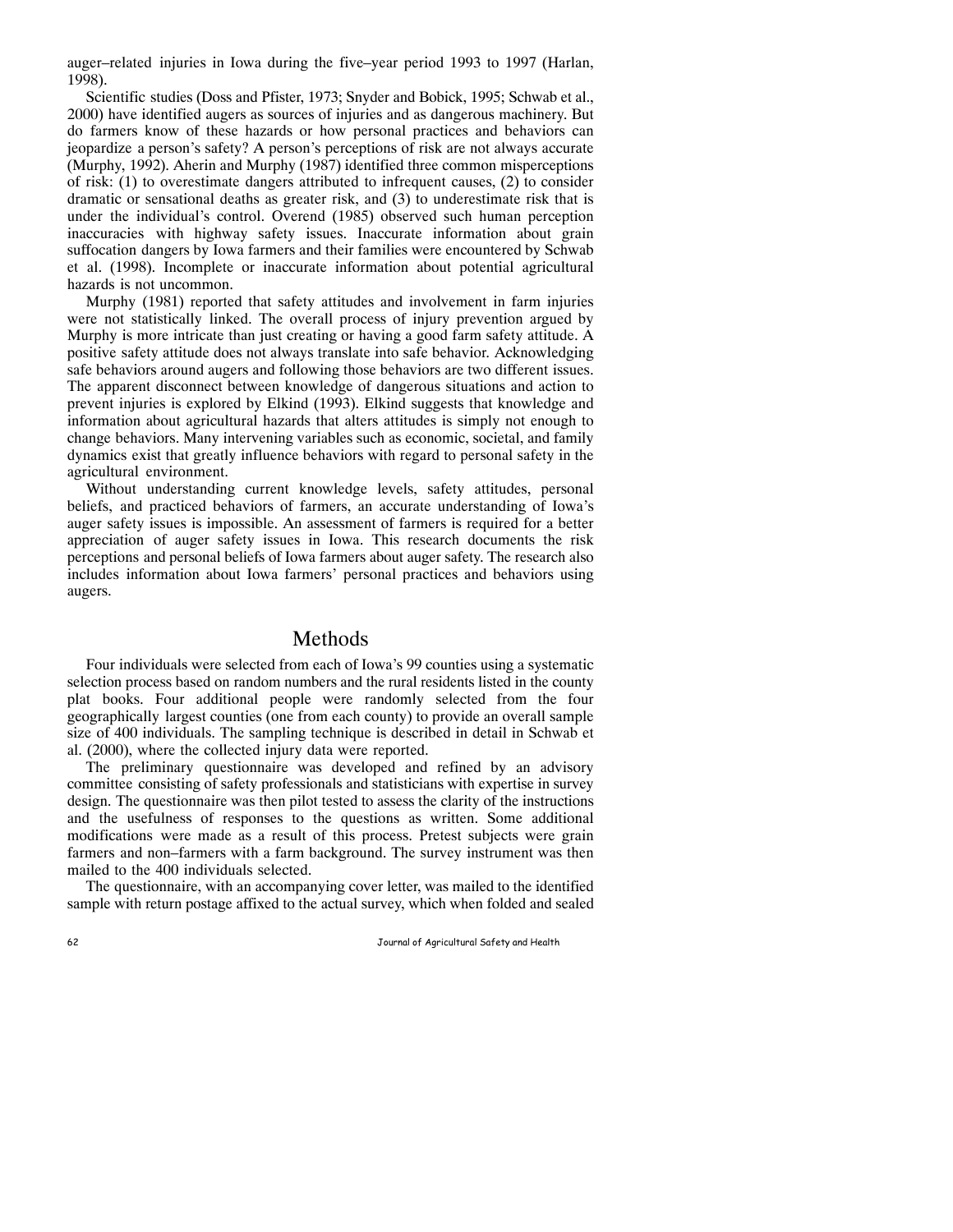became the return mailer. Fifteen days later, reminder post cards were sent to subjects who had not yet responded. The deadline for receiving the completed questionnaires was one month from the initial mailing. As discussed in Schwab et al. (2000), 93 usable questionnaires were returned, for a response rate of 23%.

#### **Limitations of this Methodology**

As with any mailed survey, it is not possible to verify if the respondents accurately, or honestly, completed the questionnaire. The potential impact of this limitation was reduced by providing no incentive to the respondents that would bias their responses and by pilot testing the questionnaire, which indicated that the questions were clear enough to allow respondents to answer accurately. Another potential weakness of mailed surveys concerns the ability to obtain a representative sample of the population of interest, particularly when the response rate is low. However, the return rate was not unexpected. The Indiana Agricultural Statistics Service averages a response rate of about 30% for surveys mailed to farmers (Freeman et al., 1998). Information from the Iowa State University Statistical Service (Dr. Jean Opsomer, 1998, personal interview) indicated that surveys estimated to take longer than 10 minutes often result in lower return rates. It is likely that the response rate for this survey was impacted since it was estimated to take up to 15 minutes to complete and was mailed to Iowa farmers in mid–May during spring planting. While funding for this project did not allow for follow–up with non–respondents, no data exist to indicate to the authors that the respondents were biased concerning augers or auger safety and were thus unrepresentative of the perceptions of Iowa farmers in general regarding the issues addressed in the questionnaire.

## Survey Findings

The findings of this survey are presented in five sections corresponding to the five areas of interest regarding farmer's perceptions and beliefs about auger safety (demographics, recognition of safe practices and appropriate shielding, personal practices and behaviors, risk perception, and personal beliefs). Of the 93 questionnaires returned, 36 were dropped because the individual was retired or did not own/operate augers. This resulted in an effective sample of 57 respondents. It is this sample  $(N = 57)$  that will be referred to as respondents in the findings reported here. Since few questionnaires were returned with 100% of the questions answered, the *n* reported is the number of usable responses for the individual items.

#### **Demographic Data**

Detailed information concerning the subject population and their augers can be found in Schwab et al. (2000). Information that was pertinent to this portion of the study (i.e., farmers' perceptions) and subsequent discussion is duplicated here in a summarized form for the convenience of the reader.

The respondents ranged in age from 30 to 85, with a median and average age of 55 years and over 36 years of experience in farming. Seventy–three percent (73%) of the respondents  $(n = 48)$  considered themselves full–time farmers. The acreage reported devoted to corn and soybeans ranged from 20 acres to 2,000 acres, with an average of 469 acres and a median of 350 acres.

While the average number of augers per producer was three, detailed information was only collected for the one or two augers that were most frequently used. Of these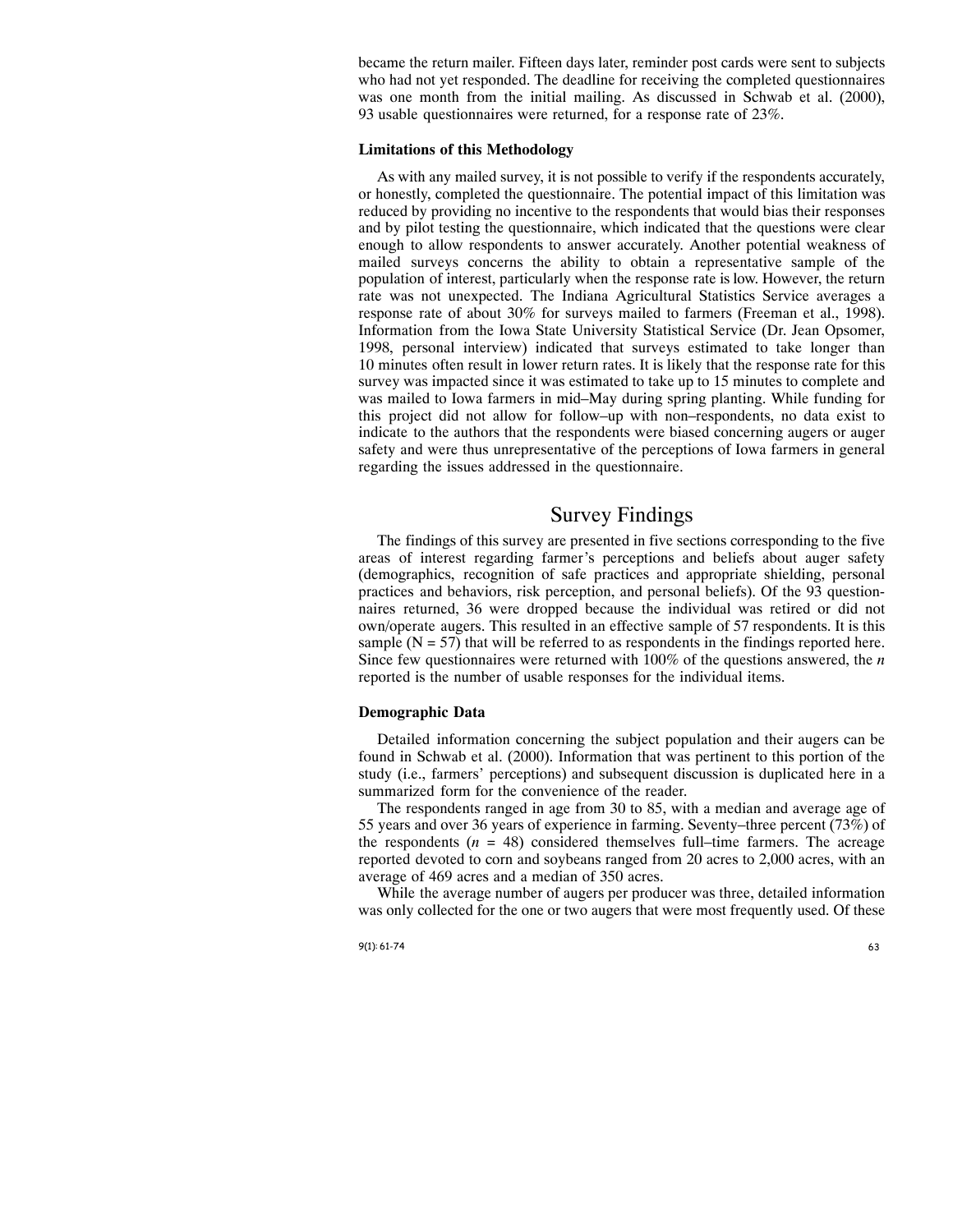augers, intake shielding was missing on 19% of the primary augers and on 48% of the secondary augers. The most common explanation for the lack of shielding was that the auger was purchased used without the shielding in place. Ninety–one percent (91%) of the primary augers and 64% of the secondary augers were powered by a tractor via the PTO, making PTOs the dominant power source for Iowa augers. Other power sources included electric motors, gasoline engines, and hydraulic motors.

Fifty–two percent (52%) of respondents indicated that all of the electrical wires in and around their farmstead were above ground on power poles. Approximately 13% indicated that all of their electrical lines were buried, while the remaining 35% had some combination of above ground and buried lines. Respondents also indicated that 52% of the primary augers and 35% of the secondary augers had been moved on a public roadway at least once in the past year.

### **Recognition of Safe Practices and Appropriate Shielding**

Respondents were asked to pick safe auger–related practices and identify appropriate shielding for auger intakes. In the first question, respondents were asked to select the statement that best described their operation of an auger. The safest practice described a vigilant adult observing the auger operation from nearby, ready to turn off the power. Seventy–three (73%) of the 55 respondents who answered this question selected this practice as best describing themselves while operating an auger. An additional 24% selected marginally safe practices. Only approximately 4% of the respondents selected the unsafe behavior of using their hands to remove debris from

| Table 1. Recognition of safe practices and appropriate shielding. |  |  |  |
|-------------------------------------------------------------------|--|--|--|
|                                                                   |  |  |  |

| Item                                                                                                                                                                                                                          | Yes   |
|-------------------------------------------------------------------------------------------------------------------------------------------------------------------------------------------------------------------------------|-------|
| Which one of the following best describes you while operating an auger?                                                                                                                                                       |       |
| Alert adult holding shovel on auger intake in case grain flow needs redirected.                                                                                                                                               | 15%   |
| Observant adult with foot resting on auger.                                                                                                                                                                                   | 9%    |
| Vigilant adult observing operation from nearby ready to turn off power.                                                                                                                                                       | 73%   |
| Adult using hand to remove debris from intake grating while grain is flowing.                                                                                                                                                 | 4%    |
| Who do you allow to be within 10 feet of an auger while it is in operation?[a]                                                                                                                                                |       |
| Other adults not working with you                                                                                                                                                                                             | 21%   |
| Other adults working with you                                                                                                                                                                                                 | 95%   |
| Children (under age 14)                                                                                                                                                                                                       | $2\%$ |
| Youth (14 to 19 years old)                                                                                                                                                                                                    | 16%   |
| Animals or pets                                                                                                                                                                                                               | $9\%$ |
| Do you allow (or have you allowed) children or youth to operate augers?                                                                                                                                                       | 25%   |
| Which dimensions do you believe to be adequate for an auger intake guard?                                                                                                                                                     |       |
| Sturdy wire mesh that has openings that are 6 inches by 2 inches.                                                                                                                                                             | 4%    |
| Sturdy wire mesh that has openings that are 4 inches by 4 inches.                                                                                                                                                             | 11%   |
| Sturdy wire mesh that has openings that are 4 inches by 2 inches.                                                                                                                                                             | 36%   |
| Sturdy wire mesh that has openings that are 2 inches by 2 inches.                                                                                                                                                             | 49%   |
| How far away would expect the auger intake guard to be from the flighting?                                                                                                                                                    |       |
| 6.5 inches away from the flighting.                                                                                                                                                                                           | 22%   |
| 4.5 inches away from the flighting.                                                                                                                                                                                           | 42%   |
| 2.5 inches away from the flighting.                                                                                                                                                                                           | 33%   |
| 1.5 inches away from the flighting.                                                                                                                                                                                           | 4%    |
| following and the state of the state of the state of the state of the state of the state of the state of the state of the state of the state of the state of the state of the state of the state of the state of the state of |       |

[a] Check all answers that apply.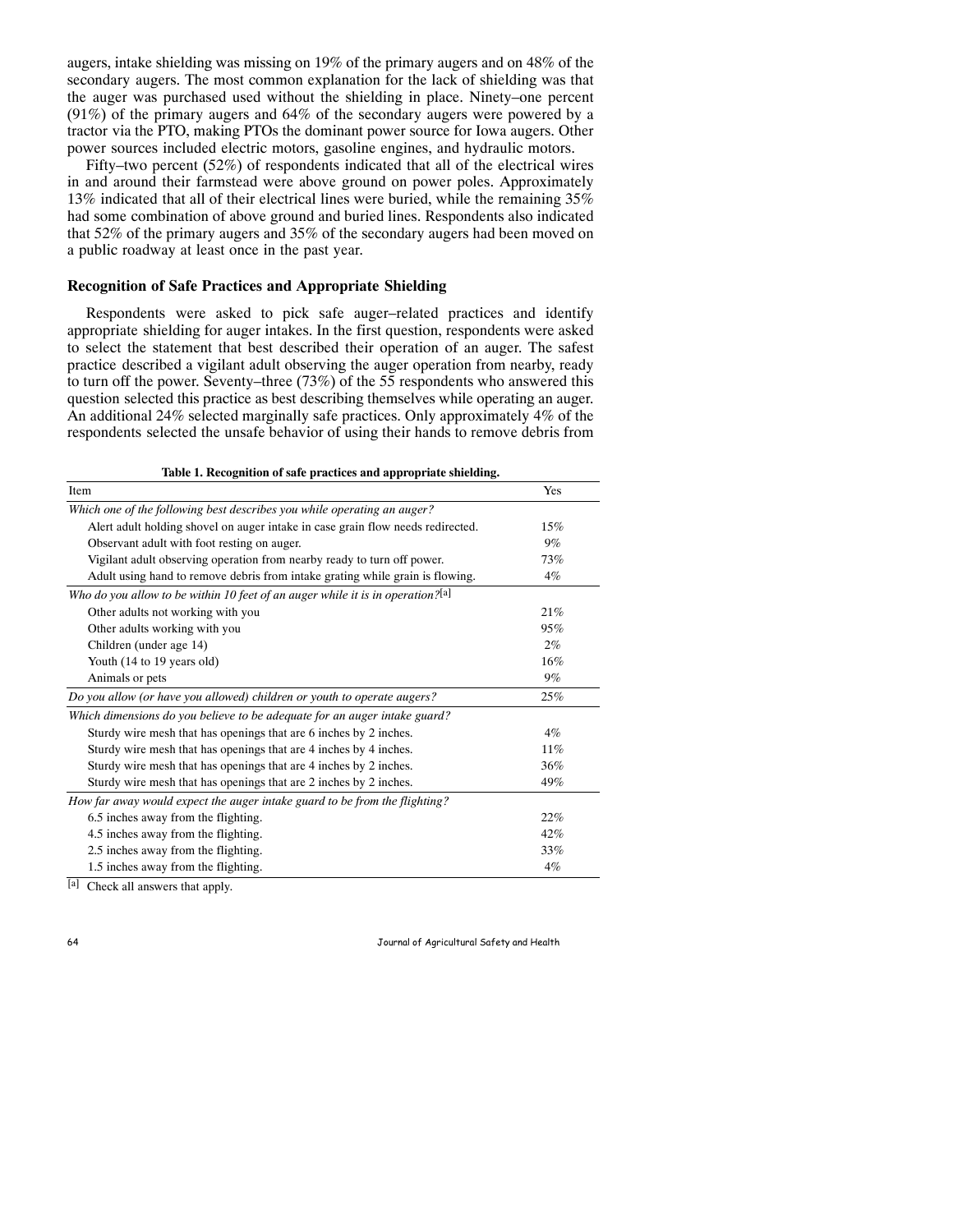the intake grating while the auger is operating as the best description of their operating practices (table 1).

Respondents were asked to indicate whom they allow within ten feet of an auger that they are operating. All 57 respondents answered this question. The most common answer was other adults working with the respondent (95%) and other adults not working (21%). Only 2% of the respondents indicated that they allow children under the age of 14 to be within ten feet of an operating auger, while 16% allow youth (age 14–19) to be within this range.

The respondents were also asked if they allowed children or youth to operate augers. This question did not provide the respondents with any specific age limits to consider. Twenty–five percent (25%) of the respondents indicated that they do allow, or have allowed, youth to operate augers. The respondents who answered this question affirmatively were then asked to indicate at what age this activity was first allowed. The ages provided by respondents ranged from 13 to 16 years, with 14 years being the average age at which auger operation was first allowed.

Respondents were asked two questions concerning appropriate shielding of the auger intake: one question about the dimensions of the grating, and a second question concerning the distance required between the guard and the auger flighting. ASAE standards indicate that the openings in grating–type guards must be no larger than 10 square inches with the largest dimension being no greater than 4.75 inches, and that the guard must be at least 2.5 inches from the flighting (*ASAE Standards*, 1998). Eight respondents  $(15\%, n = 55)$  selected inadequate mesh dimensions as being appropriate. Thus, 85% of the respondents selected appropriate mesh dimensions that met, or in this case exceeded, ASAE standards. Additionally, 97% (*n* = 55) of the respondents selected a safe distance between the guard and the flighting, with 64% selecting a distance that exceeded the minimum established by ASAE. Table 1 provides details on respondents' abilities to recognize safe practices and appropriate shielding.

### **Personal Practices and Behaviors**

The questionnaire included twenty practices and behaviors based on common "do's and don'ts" gleaned from auger operator's manuals (Farm King, 1997; Versatile, 1978). These practices and behaviors ranged from safety best practices to indisputably dangerous behaviors. Some of the practices were neutral by themselves, with the degree of risk depending on other factors. Respondents were asked to identify how often they performed each practice during the last two years using a scale of always, often, sometimes, seldom, and never. There was an additional category of not applicable if the described practice did not apply to their operation. Fifty–four respondents completed this portion of the instrument. However, response rates for individual questions ranged from 49 to 53, with an average of 51 respondents to each question. It is likely that the questions that were left unanswered were not applicable, since individual respondents who left a question blank did not select "not applicable" for any question. Additionally, individuals who selected "not applicable" for at least one question left no other questions blank. Table 2 lists the percentage of respondents in each category for each practice/behavior (excluding unanswered and "not applicable" responses).

Over half of the respondents indicated that they would never:

- Lubricate moving parts while the auger is operating.
- Move an auger in a raised position.
- Unintentionally hit overhead wires.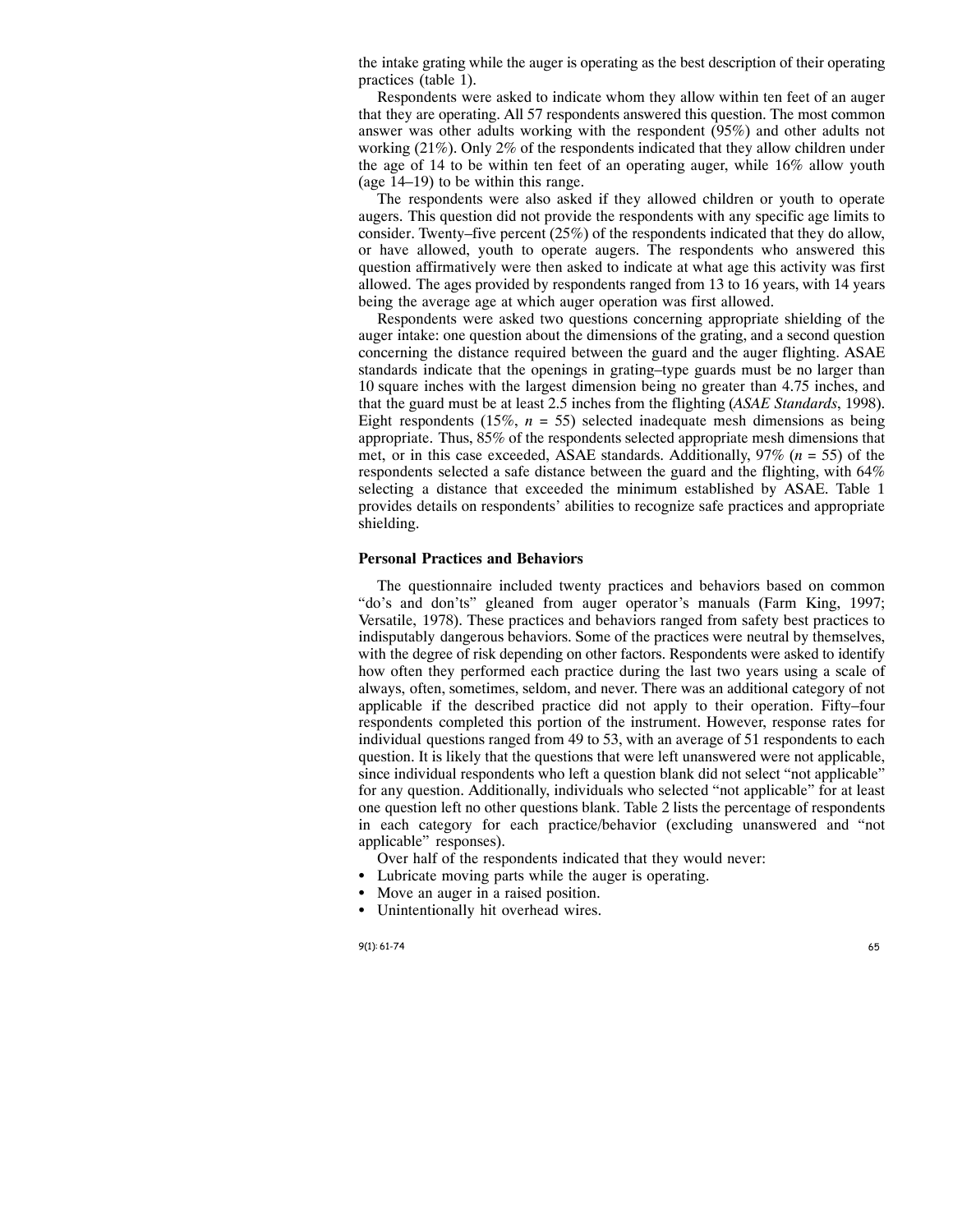- Ramp–up an auger to reach a bin.
- Use their hands or feet to redirect the flow of grain.
- Perform minor adjustments while the auger is running.
- Run an auger empty.
- $\bullet$ Leave grain in auger between uses.
- However, over half of the respondents also indicated that they would never:
- Read or refer to the operator's manual before operating an auger.
- Anchor the intake end of an auger.

### **Risk Perceptions**

Respondents' risk perception of auger hazards was addressed for four topics: set up and transportation practices, operating conditions, general safety issues, and management issues. For each topic, the respondents were given six items and asked to rank them in the order of importance to auger–related injuries (i.e., which items were most likely to contribute to auger–related injuries). Tables 3 through 6 contain the results of the risk perception rankings. Not every respondent provided a ranking for all six items in each topic (e.g., some would only rank their top two or three items). Thus, the table has an additional column labeled "blank" to indicate the number of respondents who did not rank a particular item. The weighted score for each item was calculated using the following formula:

| Table 2. Personal practices and behaviors by percentage of respondents. |  |  |
|-------------------------------------------------------------------------|--|--|
|-------------------------------------------------------------------------|--|--|

|                                                                | Responses in %   |                |              |                                 |                |    |
|----------------------------------------------------------------|------------------|----------------|--------------|---------------------------------|----------------|----|
|                                                                |                  |                | Some-        |                                 |                |    |
| Over the last two years, how often did you                     |                  |                |              | Always Often times Seldom Never |                | n  |
| Read or refer to the instruction manual that came with the     |                  |                |              |                                 |                |    |
| auger before operating.                                        | 2                | 4              | 20           | 20                              | 54             | 46 |
| Train family members, co-workers, and seasonal help on         |                  |                |              |                                 |                |    |
| how to operate the auger.                                      | 31               | 17             | 19           | 17                              | 17             | 48 |
| Lubricate moving parts on the auger while it is in operation.  | $\overline{c}$   | 6              | 4            | 21                              | 66             | 47 |
| Wipe dust off warning labels to make sure they are read-       | $\bf{0}$         | 13             | 28           | 21                              | 38             | 47 |
| able.                                                          |                  |                |              |                                 |                |    |
| Transport the auger on public roads.                           | 4                | 26             | 34           | 17                              | 19             | 47 |
| Move the auger in a raised position.                           | $\overline{4}$   | 6              | 20           | 20                              | 51             | 51 |
| Move the auger in a location where there are overhead          |                  |                |              |                                 |                |    |
| power lines.                                                   | $\overline{4}$   | 10             | 16           | 28                              | 42             | 50 |
| Unintentionally hit telephone wires or electrical wires while  |                  |                |              |                                 |                |    |
| moving the auger.                                              | $\boldsymbol{0}$ | $\mathbf{0}$   | $\mathbf{0}$ | $\overline{4}$                  | 96             | 51 |
| Remove intake shields to service or clean the auger.           | $\overline{4}$   | 6              | 21           | 19                              | 50             | 48 |
| Use an auger over 10 years old.                                | 31               | 39             | 22           | $\overline{4}$                  | $\overline{4}$ | 49 |
| Anchor the intake end of the auger to the ground.              | $\overline{4}$   | $\overline{4}$ | 13           | 6                               | 73             | 48 |
| Think about potential injuries when operating an auger.        | 36               | 34             | 14           | 14                              | 2              | 50 |
| Raise or "ramp up" an auger to reach a tall bin.               | $\overline{4}$   | 8              | 14           | 8                               | 65             | 49 |
| Allow youth (14-19 years old) to work with an auger.           | $\overline{4}$   | $\overline{4}$ | 33           | 21                              | 38             | 48 |
| Use hands or feet to redirect flow of grain into or out of the |                  |                |              |                                 |                |    |
| auger.                                                         | $\overline{c}$   | $\overline{4}$ | 13           | 21                              | 60             | 48 |
| Perform minor adjustments while the auger is in operation.     | $\mathfrak{2}$   | $\overline{c}$ | 6            | 18                              | 72             | 50 |
| Leave an operating auger unattended for any length of time.    | $\overline{c}$   | $\overline{4}$ | 16           | 30                              | 48             | 50 |
| Run the auger empty (other than momentarily to clean out).     | 6                | 8              | $\mathbf{0}$ | 20                              | 66             | 50 |
| Leave grain in the auger between uses.                         | $\overline{c}$   | $\overline{4}$ | 6            | 16                              | 72             | 50 |
| Move the auger without hitching it to a vehicle.               | $\overline{4}$   | 6              | 30           | 34                              | 26             | 50 |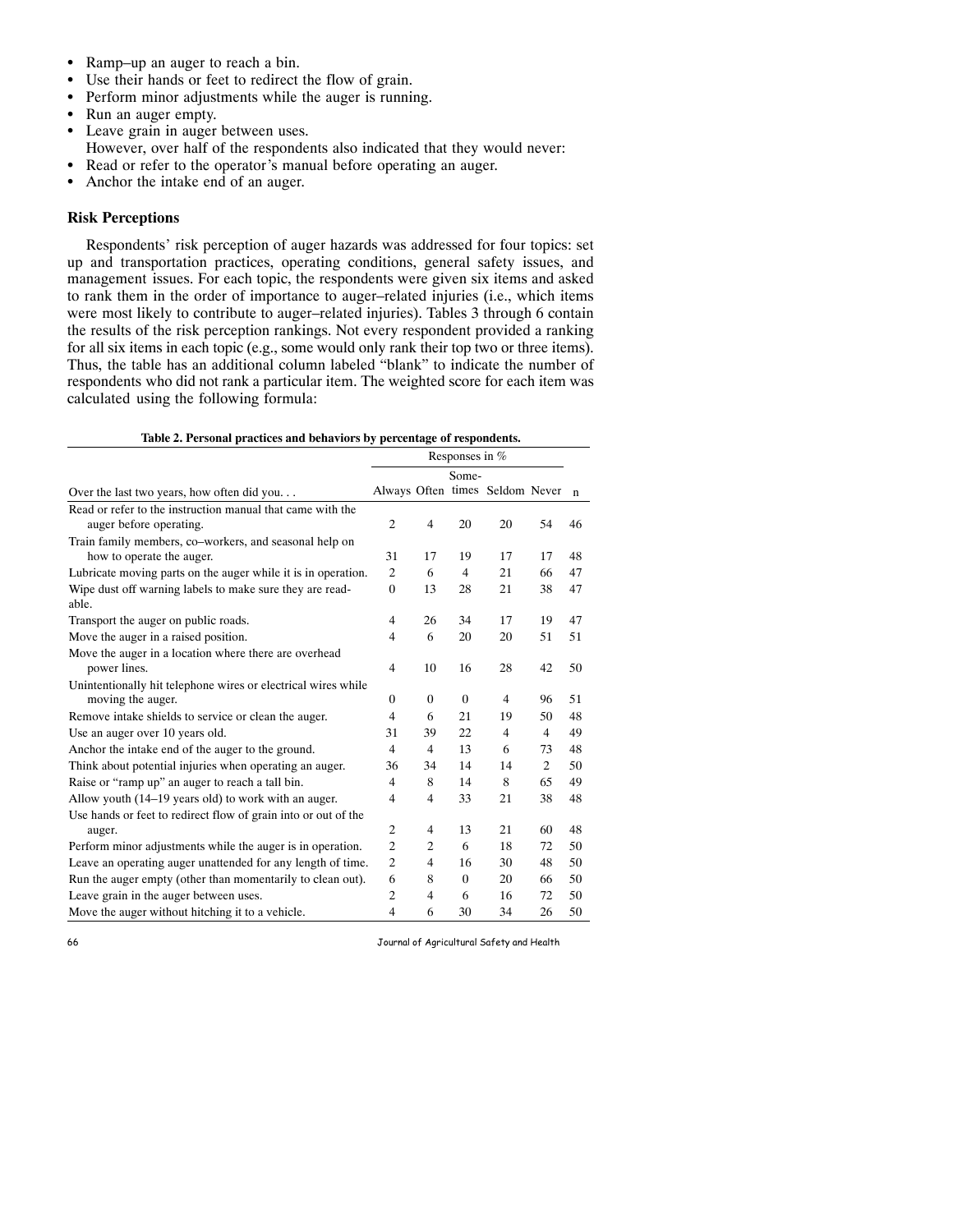$$
WS = \frac{\sum R_i C_i}{\sum C_i} \tag{1}
$$

where

*WS* = weighted score

 $R$  = rank (i.e., 1, 2, 3, 4, 5, 6)

 $C =$  count of respondents that selected each rank.

The lower the weighted score, the more likely the respondents considered that item to be a contributing factor for auger–related injuries. Respondents who did not rank

| Table 3. Ranked perceptions of setup and transporting               |  |
|---------------------------------------------------------------------|--|
| practices that contribute to auger-related injuries. <sup>[a]</sup> |  |

|     | Number of Responses |                |             |          |          |    |                                         |
|-----|---------------------|----------------|-------------|----------|----------|----|-----------------------------------------|
| 1st | 2nd                 | 3rd            | 4th         | 5th      | 6th      |    | Weighted<br>Score                       |
| 28  | 9                   | 6              | 4           | $\Omega$ | $\Omega$ | 6  | 1.7                                     |
| 15  | 14                  | 6              | 6           | 3        | 2        | 7  | 2.4                                     |
| 2   | 6                   | 15             | 11          | 6        | 2        | 11 | 3.5                                     |
| 3   | 12                  | $\overline{4}$ | 10          | 10       | 7        | 7  | 3.7                                     |
| 5   | 6                   | 5              | 6           | 11       | 9        | 11 | 3.9                                     |
|     |                     |                |             |          |          |    | 5.0                                     |
|     | $\Omega$            | Choice<br>2    | Choice<br>5 | 3        | 12       | 19 | Choice Choice Choice Choice Blank<br>12 |

[a] The survey respondents' 1st choice ranking was considered to be the largest (or most important) contributing factor;  $n = 53$ .

|  |  | Table 4. Ranked perceptions of operating conditions that contribute to auger-related injuries. [a] |
|--|--|----------------------------------------------------------------------------------------------------|
|  |  |                                                                                                    |

|                                                                                         | Number of Responses |                |                |                |                                   |              |    |          |
|-----------------------------------------------------------------------------------------|---------------------|----------------|----------------|----------------|-----------------------------------|--------------|----|----------|
|                                                                                         | 1st                 | 2nd            | 3rd            | 4th            | 5th                               | 6th          |    | Weighted |
| Practices                                                                               | Choice              | Choice         |                |                | Choice Choice Choice Choice Blank |              |    | Score    |
| Operating auger without grates or<br>other safety shields.                              | 29                  | 16             | $\overline{4}$ | $\theta$       | $\Omega$                          | $\mathbf{0}$ | 3  | 1.5      |
| Using hands or feet to redirect the<br>flow of grain.                                   | 21                  | 20             | 5              | 4              | $\Omega$                          | 1            | 4  | 1.8      |
| Performing minor adjustments and<br>service while the auger is in<br>operation.         | 1                   | 10             | 24             | $\overline{4}$ | 3                                 | $\mathbf{1}$ | 9  | 3.0      |
| Operating auger at an angle that is<br>steeper than recommended by<br>the manufacturer. | $\Omega$            | $\overline{4}$ | 3              | 14             | 19                                | 3            | 9  | 4.3      |
| Operating auger at a faster speed<br>(RPM) than the manufacturer<br>recommends.         | 1                   | $\bf{0}$       | 3              | 11             | 6                                 | 20           | 11 | 5.0      |
| Using auger in an unloading area<br>that is not level.<br>. .                           | 0                   | 1              | 2              | 10             | 12                                | 15           | 12 | 5.0      |

[a] The survey respondents' 1st choice ranking was considered to be the largest (or most important) contributing factor;  $n = 52$ .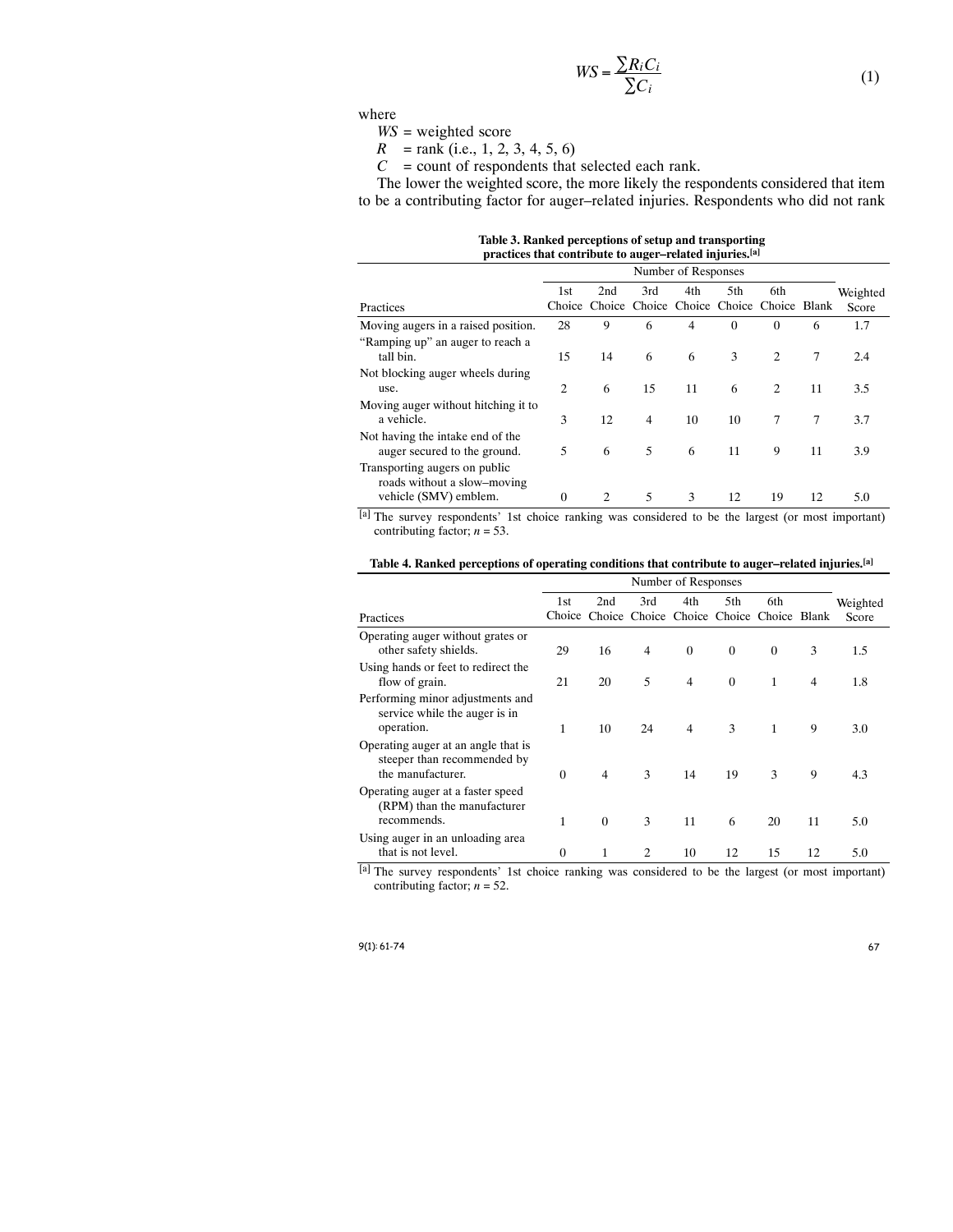**Table 5. Ranked perceptions of safety issues that contribute to auger–related injuries.[a]**

|                                                                                           |          | Number of Responses |                                          |                |              |               |    |          |
|-------------------------------------------------------------------------------------------|----------|---------------------|------------------------------------------|----------------|--------------|---------------|----|----------|
|                                                                                           | 1st      | 2nd                 | 3rd                                      | 4th            | 5th          | 6th           |    | Weighted |
| Practices                                                                                 | Choice   |                     | Choice Choice Choice Choice Choice Blank |                |              |               |    | Score    |
| Failure of the operator to pay<br>attention on the job<br>(daydreaming and carelessness). | 34       | 13                  | 2                                        | $\mathbf{1}$   | $\mathbf{1}$ | $\Omega$      | 2  | 1.5      |
| Exhaustion or fatigue of the<br>operator.                                                 | 12       | 23                  | 7                                        | $\mathbf{1}$   | 3            | 2             | 5  | 2.3      |
| Lack of training on safe auger<br>operations.                                             | 6        | 5                   | 17                                       | $\overline{4}$ | 8            | $\mathcal{L}$ | 11 | 3.2      |
| Using frayed winching cables (that<br>raise and lower auger).                             | $\Omega$ | 5                   | 10                                       | 13             | 13           | 1             | 11 | 3.9      |
| Using an older auger without mod-<br>ern safety designed features.                        | 1        | 6                   | 8                                        | 16             | 7            | 8             | 7  | 4.0      |
| Failure to keep warning and caution<br>labels readable and clean.                         | $\Omega$ | $\Omega$            | 1                                        | 5              | 7            | 27            | 13 | 5.5      |

[a] The survey respondents' 1st choice ranking was considered to be the largest (or most important) contributing factor; *n* = 53.

|  | Table 6. Ranked perceptions of management issues that contribute to auger-related injuries. <sup>[a]</sup> |
|--|------------------------------------------------------------------------------------------------------------|
|  |                                                                                                            |

| Number of Responses                                                             |                             |     |                                                 |                |     |               |    |                   |
|---------------------------------------------------------------------------------|-----------------------------|-----|-------------------------------------------------|----------------|-----|---------------|----|-------------------|
| Practices                                                                       | 1st<br>Choice               | 2nd | 3rd<br>Choice Choice Choice Choice Choice Blank | 4th            | 5th | 6th           |    | Weighted<br>Score |
| Allow operators to have loose<br>clothing, jewelry, or long hair.               | 25                          | 5   | 6                                               | 6              | 4   | 3             | 4  | 2.3               |
| Allow children (under 13 years) to<br>operate auger.                            | 9                           | 15  | 9                                               | 9              | 3   | $\Omega$      | 8  | 2.6               |
| Allow inexperienced seasonal help<br>or family members to operate<br>the auger. | 12                          | 14  | 8                                               | 6              | 5   | $\mathcal{L}$ | 6  | 2.7               |
| Operate auger in muddy, slippery,<br>or other poor footing conditions.          | $\mathcal{D}_{\mathcal{L}}$ | 10  | 13                                              | 14             | 4   | 2             | 8  | 3.3               |
| Operating the auger at night.                                                   | 3                           | 5   | 6                                               | $\overline{c}$ | 8   | 19            | 10 | 4.5               |
| Working with an auger in a<br>confined or cramped area.                         |                             | 5   | 2                                               | 4              | 15  | 14            | 11 | 4.6               |

[a] The survey respondents' 1st choice ranking was considered to be the largest (or most important) contributing factor;  $n = 53$ .

a particular item obviously considered that item to be unimportant in contributing to auger–related injuries. However, the degree of unimportance was impossible to gauge without a ranking, so items that were left blank were recorded and reported in the appropriate table but were ignored when calculating the weighted score.

Items concerning the initial set up and transportation of an auger are listed in table 3. The item perceived to be the largest contributor to auger–related injuries within this topic was moving the auger in a raised position (weighted score  $= 1.7$ ). This practice may save the producer time in taking down and setting up the auger, but it exposes the producer to the hazards of upending and electrocution. The item ranked as the second most important contributing factor for this topic involved ramping up augers to reach into a bin taller than the auger was designed to reach (weighted score = 2.4). This practice involves raising the auger's wheels above ground level by positioning them on top of a platform of concrete blocks or other material. The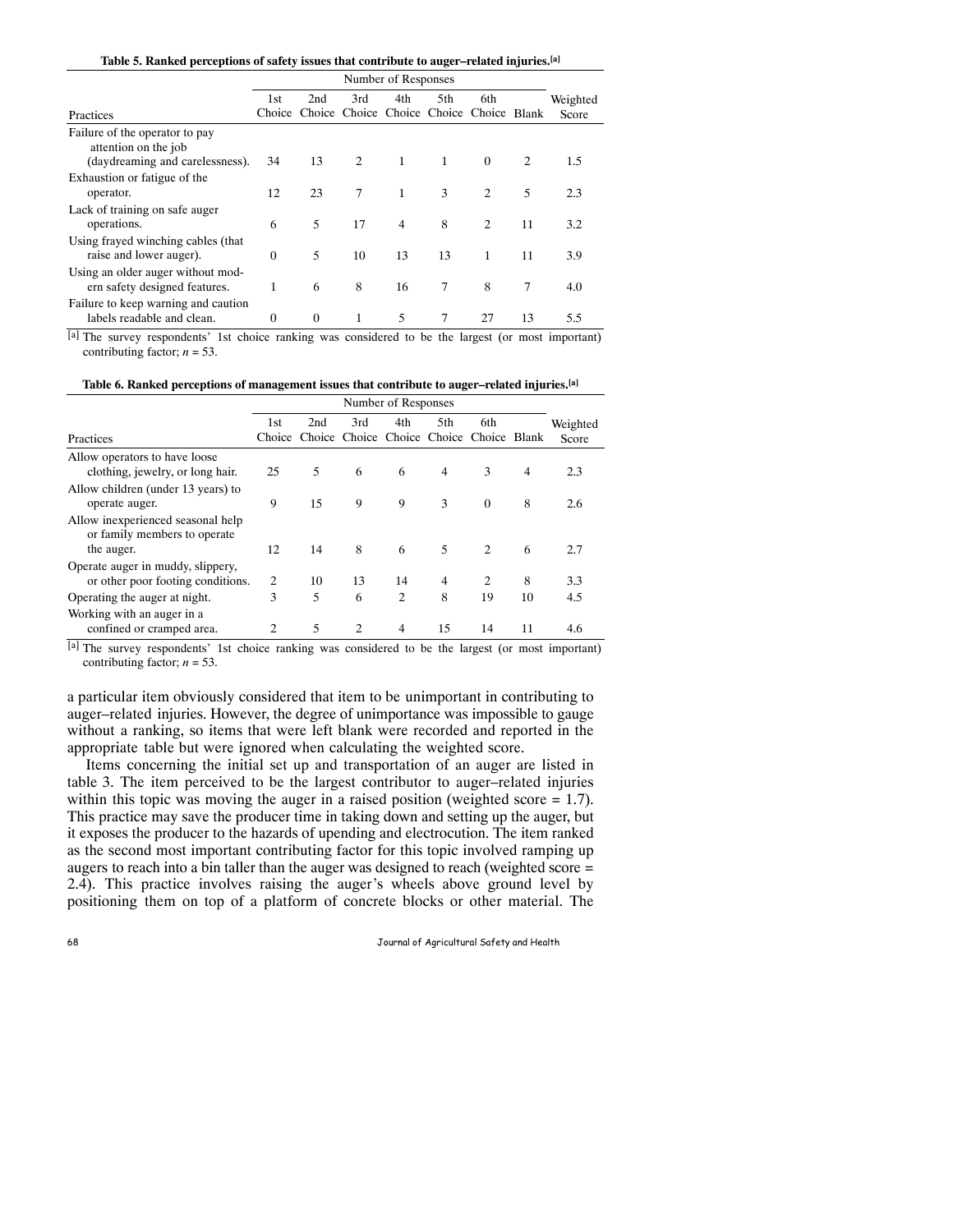practice of ramping up an auger may result in stability problems such as upending or having the auger's wheels slip off the platform.

Items pertaining to operating conditions include environmental conditions and operator actions after the auger is positioned and operating (table 4). The items under this topic selected as being the most contributory to auger injury by respondents were operating an auger without the grates or safety shields (weighted score  $= 1.5$ ) and using ones' hands or feet to redirect the flow of grain (weighted score = 1.8).

The items under the topic of general safety issues were all aspects controllable by the operator (table 5). The items selected as most contributory to auger–related injuries were the failure of the operator to pay attention on the job (weighted score = 1.5) and operator fatigue or exhaustion (weighted score = 2.3).

How an operator deals with controllable factors surrounding auger–related issues falls under the broad rubric of management. Examples of these management items include what the operator wears (e.g., clothing type, use of jewelry, etc.) and under what conditions the auger is allowed to operate (e.g., at night, on muddy cold days, in confined areas, etc.). The six management items the respondents were asked to rank for importance in contributing to auger–related injuries are listed in table 6. The three items ranked to be the greatest contributors to auger injuries all involved operator characteristics. The item perceived to have the greatest risk was allowing operators to have loose clothing, jewelry, or long hair (weighted score = 2.3), followed closely by allowing children under 13 years of age (weighted score = 2.6) and inexperienced seasonal help or family members (weighted score = 2.7) to operate the augers.

Considering all four topics, the top ten items the respondents perceived to be most important in contributing to auger–related injures are as follows (the weighted score is provided parenthetically):

- Operating auger without grates or other safety shields (1.5).
- $\bullet$  Failure of the operator to pay attention on the job (1.5).
- -Moving augers in a raised position (1.7).
- -Using hands or feet to redirect the flow of grain (1.8).
- -Exhaustion or fatigue of the operator (2.3).
- -Allowing operators to have loose clothing, jewelry, or long hair (2.3).
- $\bullet$ Ramping up an auger to reach a tall bin (2.4).
- Allowing children (under 13 years) to operate auger (2.6).
- Allowing inexperienced seasonal help or family members to operate the auger (2.7).
- Performing minor adjustments and service while the auger is in operation (3.0).

#### **Personal Beliefs**

The respondents' beliefs regarding personal safety were appraised by asking two open–ended questions: (1) "If you have never had an auger–related injury, what factor in your background or farming practices has made it possible for you to avoid auger injuries?" and (2) "What do you think is the number one cause of auger–related injuries?" Thirty–four respondents answered the question concerning their ability to avoid auger–related injuries, but some respondents provided more than one reason. The most common response involved the concept of having respect or fear for the equipment (26%), followed by being careful (21%), and use of common sense (18%). Other reasons given included simply being lucky (15%), keeping away or staying clear of operating equipment (15%), and the concept of having a safety first attitude and not taking chances (12%). Two respondents mentioned that farm–related injuries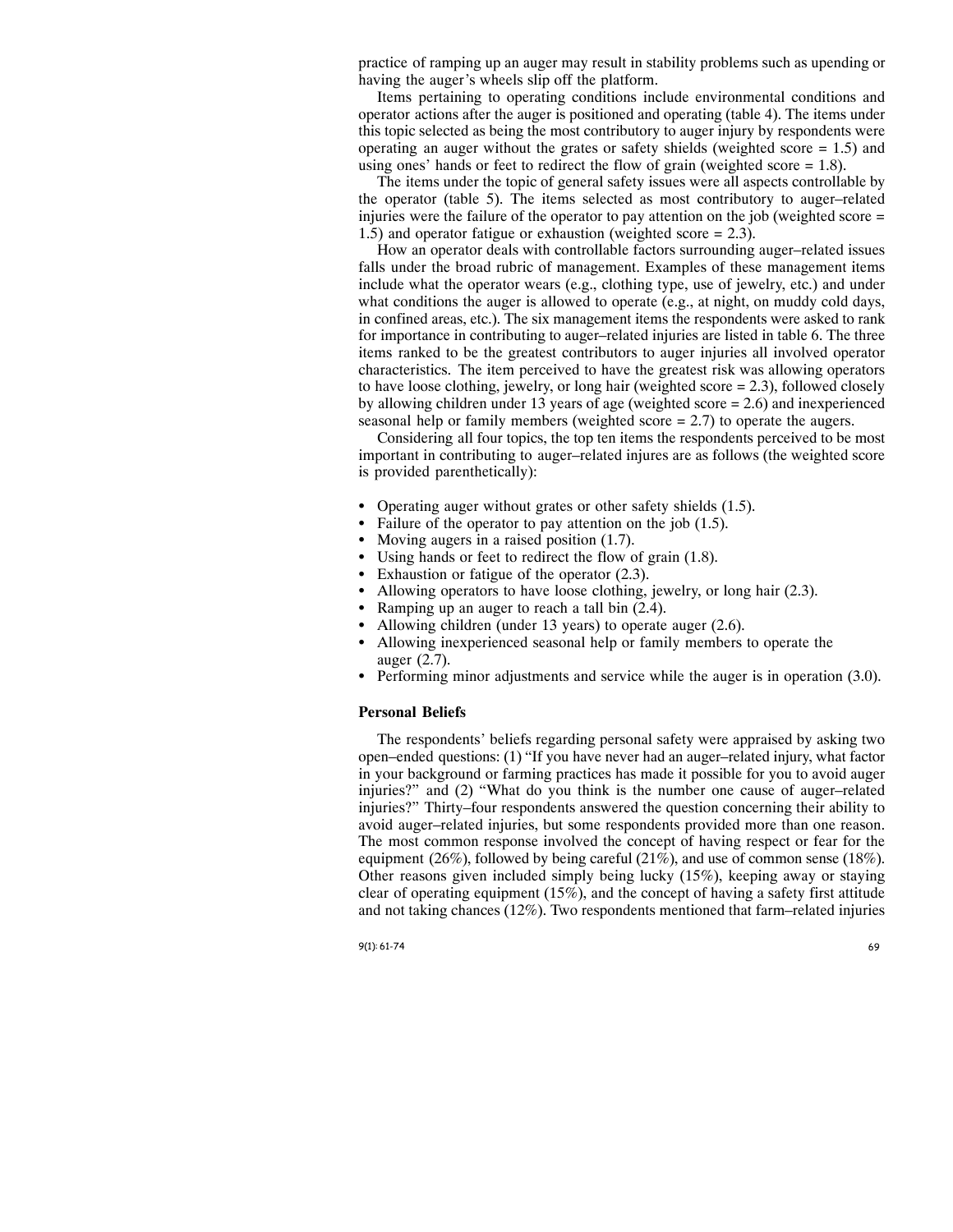to others had made them more careful. Only one respondent mentioned anything about education, and it involved his father teaching him respect for equipment not directly pertaining to any safety training concerning the operation of augers.

Forty–four respondents answered the question concerning the number one cause of auger–related injuries. Again, some respondents offered more than one cause. Nearly half of the respondents (48%) perceived carelessness to be the most common cause of auger–related injuries. Other causes listed included fatigue (16%), being in a hurry (16%), and the lack of shields and guards (14%).

# Discussion

### **Appropriate Guards and Shields**

The results of the survey indicate that most active farmers in Iowa have a clear understanding of appropriate shielding for the auger intake. Only 15% of the respondents selected mesh dimensions that did not meet ASAE standards, and only 4% selected a distance between the guard and the flighting that was less than the minimum distance defined in the standard. Respondents perceived operating augers without grates or other safety shields to be the number one contributing factor for auger–related injuries among the ranked items. Additionally, while carelessness was perceived to be the most common cause of auger–related injuries by nearly half (48%) the respondents, lack of shields or guards appeared fourth on the list, with 14% of the respondents considering this to be the most common cause.

Iowa farmers obviously recognize the importance of appropriate shielding in preventing auger–related injuries, yet Schwab et al. (2000) found that for this same population, approximately one–third of the primary and secondary augers were being used without shielding. The primary reason given for lack of shielding was that the auger was purchased or inherited without shielding, thus placing responsibility for the condition on previous owners. It is likely that the age of the augers  $-59\%$  were built prior to 1990 and some dated back to the 1960s (Schwab et al., 2000) –– contributed to the lack of shielding. Some augers did not have intake shields when purchased new, and many have likely been removed and not replaced. Fifty percent (50%) of the respondents indicated that sometime in the last two years they had removed intake shields to service or clean an auger. Additional studies need to be conducted to determine why Iowa farmers place such a low value on keeping shielding and grates in place, replacing missing shields, or retrofitting older augers when they recognize the importance of shields in preventing auger–related injuries.

### **Contact with Overhead Electrical Wiring**

Over half of the farmers (52%) reported that all of the electrical wiring around their farmstead was above ground on poles, and an additional 35% had some combination of above ground wiring and buried wiring (Schwab et al., 2000). Fatalities resulting from contacting overhead electrical lines while moving an auger have been documented by NIOSH (1986). The practice of moving an auger in a raised position is a commonly recognized hazard by safety professionals. The survey findings indicate that farmers also recognize this hazard, with the perception that moving augers in a raised position was the most important contributing factor for auger–related injuries during initial setup and transportation of an auger, and third overall in contributing to auger–related injuries. Yet nearly half of the respondents (49%) indicated that they had, sometime in the last two years, moved an auger in a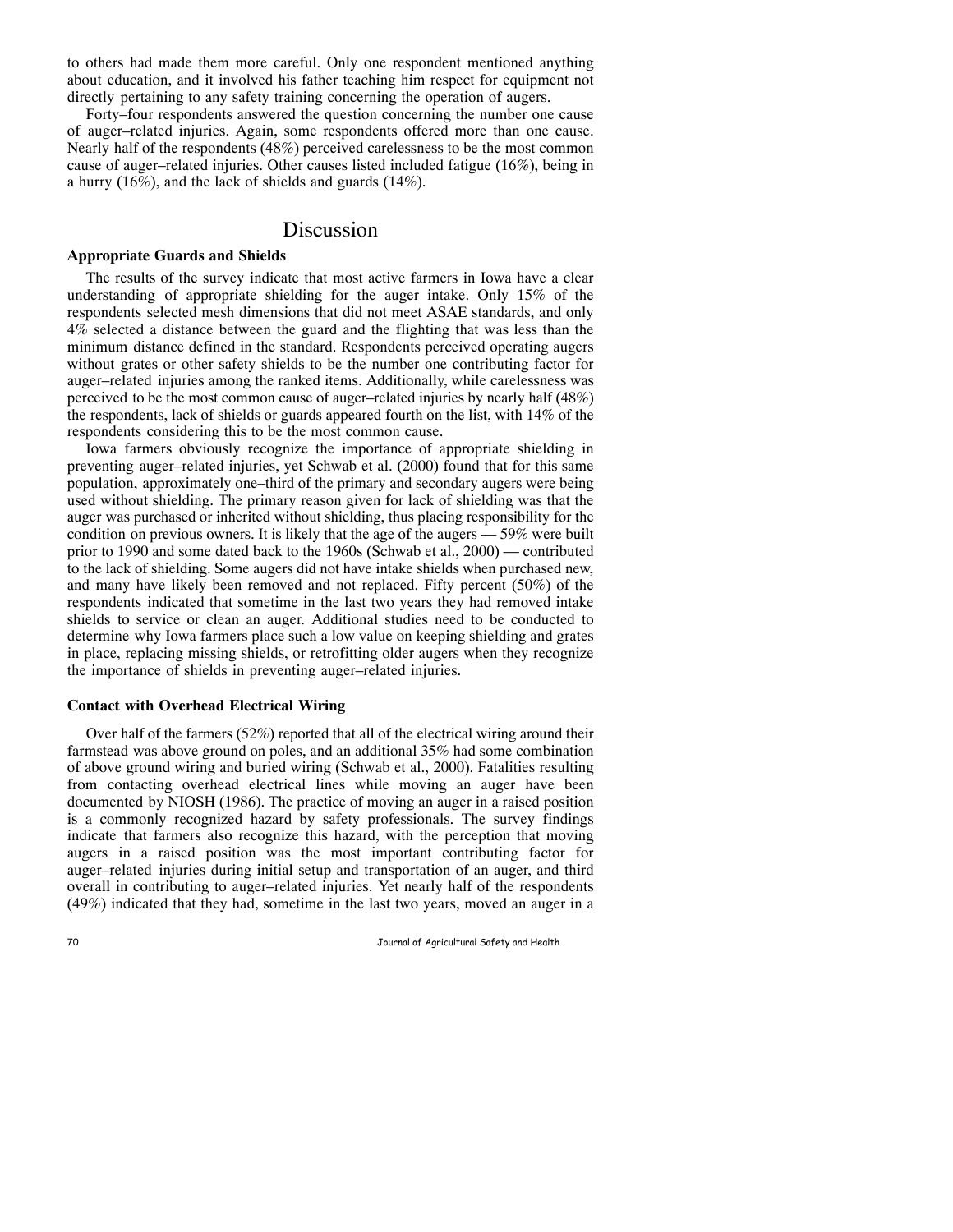raised position. In addition, over half (58%) indicated moving an auger in a location where there were overhead power lines. In fact, of those who had moved an auger in a raised position, 72% had overhead power lines in locations where augers were being moved.

The best way to avoid contact with overhead wiring is to bury the electrical lines. The cost associated with burying the wiring may be indicative of why only 13% of the farmers reported that their wiring was below ground (Schwab et al., 2000). However, the reasons for acceptance of the risk associated with contact of overhead electric lines when the hazard is clearly recognized is unclear and needs to be studied more specifically.

### **Youth and Auger Operation**

Traditionally, relatively young children have been given daily chores on parents' farms and increasingly included in production activities as they mature. It is common for youth 14 years of age and older to be employed in agricultural activities. However, the U.S. Department of Labor puts restrictions on youth employment in agriculture when hired by farmers other than the child's parents. The U.S. Department of Labor (1971) included operating augers as a hazardous occupation for youth less than 16 years of age.

While 62% of the respondents indicated that youth (age 14–19) had worked with (i.e., operated) an auger for them during the last two years, only 25% admitted to allowing children or youth to operate augers. The terms "children" and "youth" often do not have specific age definitions associated with them and thus are open to interpretation. The survey results show that allowing children (under 13 years) to operate augers is perceived to be a significant contributing factor to auger–related injuries. This is supported by the fact that the 25% who responded that they do allow children and youth to operate augers considered an appropriate starting age for this activity to be between 13 and 16. The hazards associated with children operating augers are recognized, yet it appears to be a prevalent practice for youth 14 to 19 to operate augers on Iowa farms.

### **Education/Training Regarding Auger Operation and Safety**

Information on safe auger operation is readily available from many sources (e.g., manufacturers, Cooperative Extension Service, equipment associations). Accurate information on auger operation and safety is contained in the operator's manual supplied by the manufacturer. Additional signage concerning safe operating techniques and warning labels addressing hazards are included on all recently manufactured augers. However, operator's manuals are often misplaced or lost and are seldom passed on when an auger is purchased used. Even when an operator's manual is available, instruction is usually only sought on an as–needed basis for repairs or infrequent maintenance. Less than half of the respondents (46%) indicated that they had referred to their operator's manual in the last two years.

The survey results provide a mixed message about the perceived importance of safety education concerning auger operation. Inexperienced operators were considered to be an important contributing factor for auger–related injuries, and 83% of the respondents reported providing some type of training concerning auger operation during the last two years. Yet lack of training on safe auger operations was not perceived to be a major contributor to auger–related injuries, and was not specifically mentioned by anyone as being a factor that helped them avoid injury. Similarly, while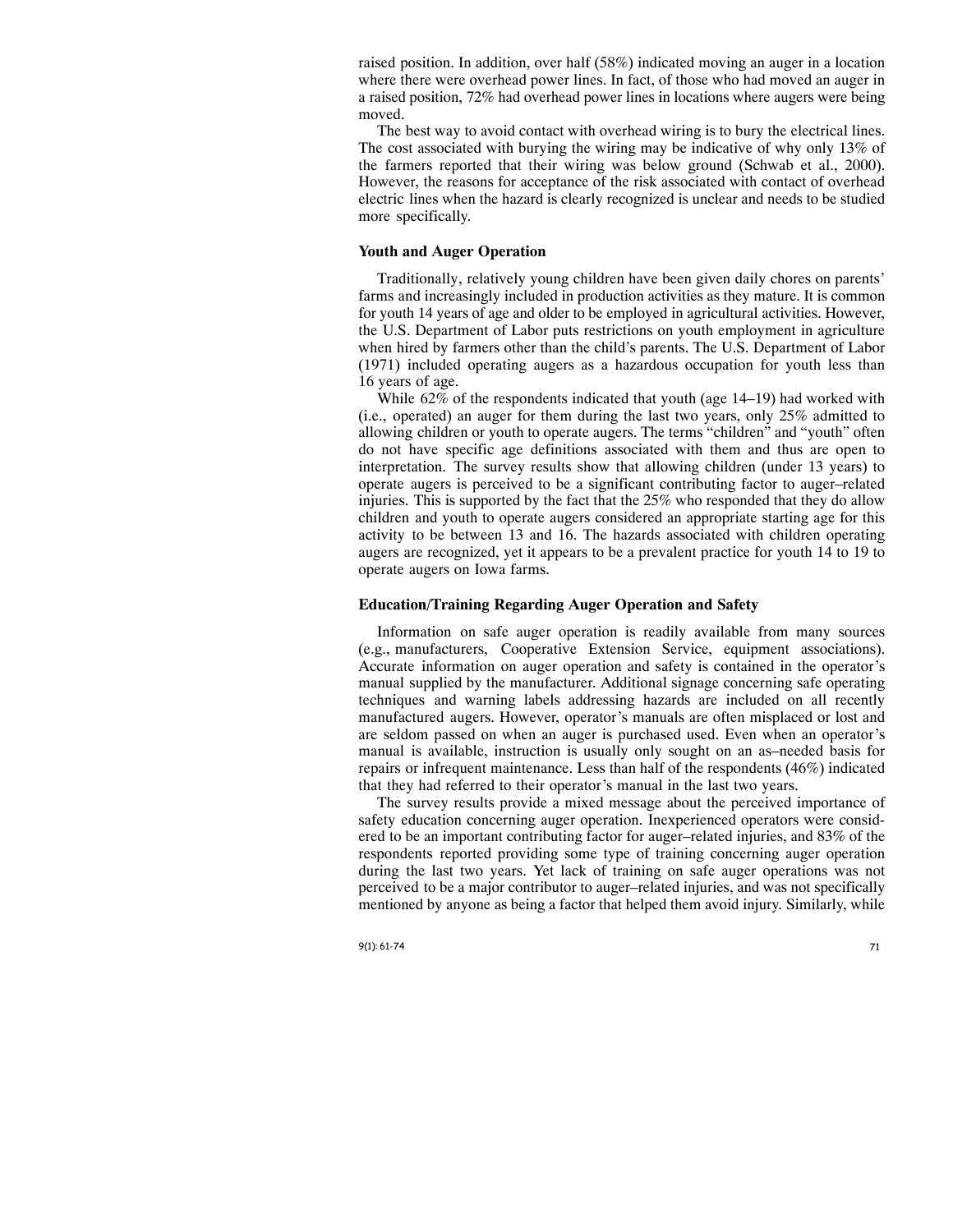62% of respondents reported cleaning warning labels to ensure their readability, the failure to do so was not perceived to contribute to injuries.

#### **Using Hands to Move Grain or Redirect Grain Flow**

Even in the best conveying systems, grain often spills. A temptation and easy solution is to use hands or feet to correct the spills. Respondents considered this to be a dangerous practice and ranked it as the fourth highest contributor to auger–related injuries. However, hazard recognition did not always translate into safe behavior. Redirecting the flow of grain using hands or feet was a practice admitted by 40% of the producers in the last two years.

### **Safety Attitudes and Beliefs**

Iowa farmers who responded to this survey often performed practices that they identified as hazardous. Some insight into this may be gleaned from their responses to the open–ended questions assessing their beliefs regarding personal safety. They perceived the primary causes of auger–related injuries and their reasons for avoiding injury to be indeterminate, vague, and abstracted concepts rather than specific behaviors or actions. With this mindset, the causes of injuries can be explained away by fatigue, hurrying, or the vaguest excuse of all — just plain carelessness. Similarly, they avoid injury through their general respect for equipment, being careful, and using common sense rather than because of specific safety behaviors or practices. They are willing to accept risks and hazards associated with unsafe practices because they are "careful" while performing these dangerous activities. It is likely that they are not even aware of the inconsistencies brought on by these attitudes and beliefs. It appears that Iowa farmers are capable of identifying the risks associated with auger operation, but they may be lacking in their ability to make a realistic assessment of those risks, which would then translate into better decisions regarding safety practices.

The SMARTRISK Foundation identifies three steps that are necessary for making good decisions regarding personal safety, which they call smart risk decision making (SMARTRISK, 2002):

- 1. Recognizing that risk exists in every situation; it's part of life.
- 2. Assessing the degree of risk involved.
- 3. Choosing behavior to avoid or minimize potential injury.

The third step, choosing the behavior, cannot happen without a good assessment of the risk involved. Many farm safety initiatives have focused on hazard and risk identification. In the case of auger–related injuries, these efforts appear to have been successful, yet the identification of the risks has not resulted in safer behavior. While SMARTRISK targets youth, agricultural safety educators may be able to borrow from this concept to provide educational messages and programming that targets agricultural populations. The key to producers choosing safer practices regarding their use of augers may be in helping them more accurately assess the risks they have already identified.

# Conclusions and Recommendations

This study provides a profile of Iowa farmers' perceptions and beliefs regarding auger safety and how these perceptions are put into practice. Based on this study, the following conclusions were drawn by the authors: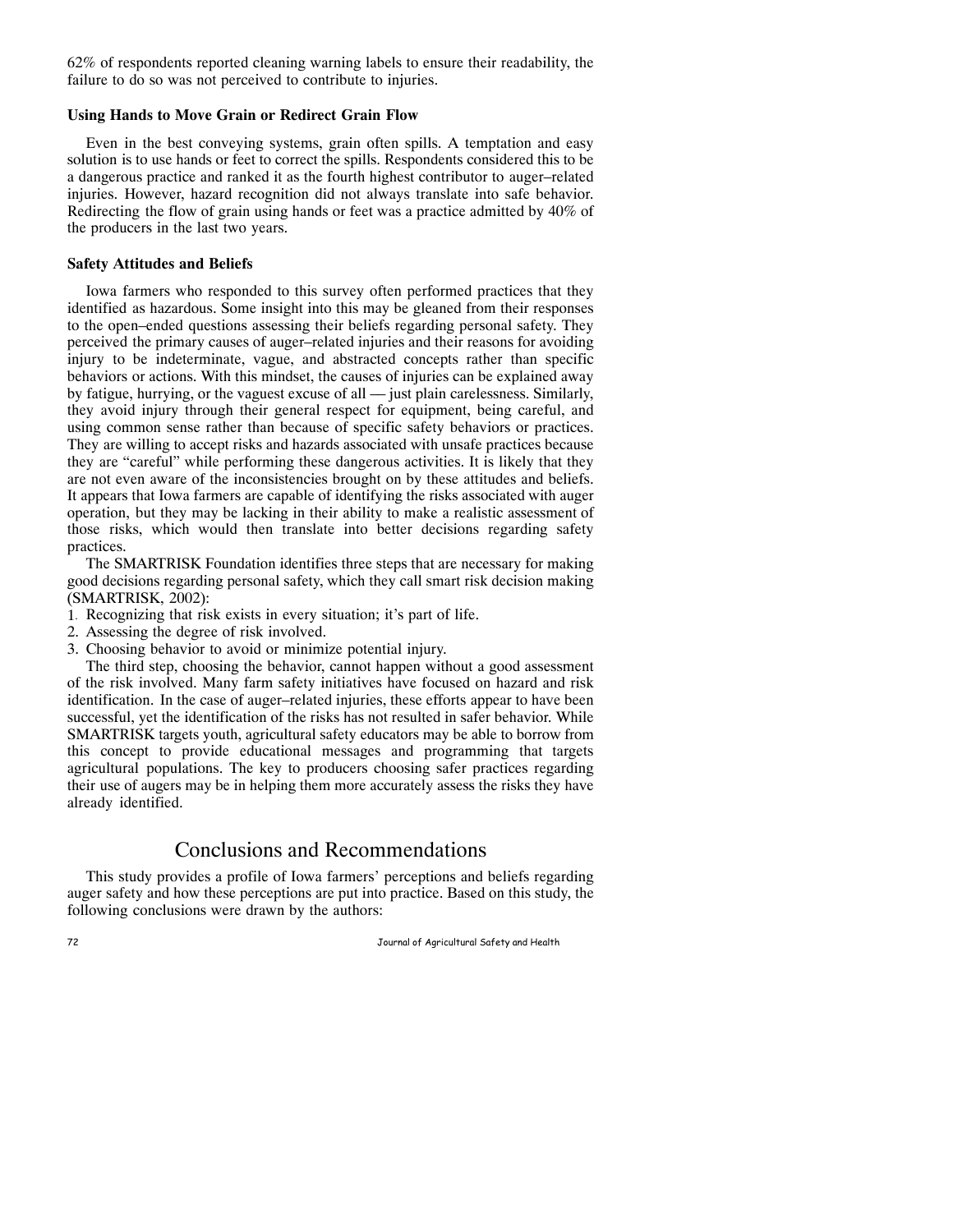- The majority of Iowa farmers who participated in this study can identify appropriate shielding for auger intakes that meet or exceed ASAE standards.
- - It is a common practice for youth, age 14–19, to operate augers on the Iowa farms in this study.
- - Iowa farmers who participated in this study considered operating an auger without shielding, failure to pay attention on the job, moving augers in a raised position, and using hands or feet to redirect the flow of grain to be important contributors to auger–related injuries.
- Carelessness was perceived, by the participants in this study, to be the leading cause of auger–related injuries.
- - The general ideas of having respect for equipment, being careful, and using common sense were perceived, by the participants in this study, to be the most important factors in the ability to avoid auger–related injuries.
- Iowa farmers participating in this study commonly perform auger–related practices (e.g., moving an auger in a raised position) that they identify as unsafe.

The authors also believe that the results of this study clearly identify the need for continued study and intervention efforts addressing auger–related safety issues. While a variety of future studies may be beneficial, the following specific recommendations are the most needed:

- More detailed studies are needed to fully understand why Iowa farmers consider the lack of shielding to be a significant contributor to auger–related injuries, yet place such a low value on having shielding in place. Intervention efforts to increase the prevalence of appropriate shielding of augers are unlikely to have a significant impact unless this question is addressed as part of the intervention.
- Additional studies are needed to explain why Iowa farmers routinely accept auger–related risks for behaviors and practices that they have identified as hazardous. Similarly to the first recommendation, this information is critical to the design of effective intervention strategies.
- - New intervention programs addressing auger–related safety issues need to be developed that go beyond hazard/risk recognition and focus instead on risk assessment in an effort to develop safe behaviors and practices that will correlate with correctly identified risks.

# References

- Aherin, R. A., and D. J. Murphy. 1987. Impact of operator training on reducing losses. ASAE Paper No. 875528. St. Joseph, Mich.: ASAE.
- *ASAE Standards*. 1998. S361.3: Dec. 94, Safety for portable auger conveying equipment. St. Joseph, Mich.: ASAE.
- Doss, H. J., and R. G. Pfister. 1973. A study of farm machinery use in Michigan. Research Report No. 219. East Lansing, Mich.: Michigan State University.
- Elkind, P. D. 1993. Correspondence between knowledge, attitudes, and behaviors in farm health and safety practices. *J. Safety Research* 24(3): 171–179.

Farm King. 1997. *Farm King Back Saver Augers Operator's Manual*. Morden, Manitoba, Canada: Farm King, John Buhler Inc.

- Freeman, S. A., S. D. Whitman, and R. L. Tormoehlen. 1998. Baseline childhood farm safety data for Indiana. *J. Agric. Safety and Health* 4(2): 119–130.
- Harlan, M. 1998. Unpublished data from "Surveillance of agricultural related injury in Iowa." Des Moines, Iowa: Iowa Department of Public Health, Division of Disease Prevention.
- Hillers, P., and M. Smith. 1989. Awesome augers. *Emergency Medical Services* 18(8): 67–74.